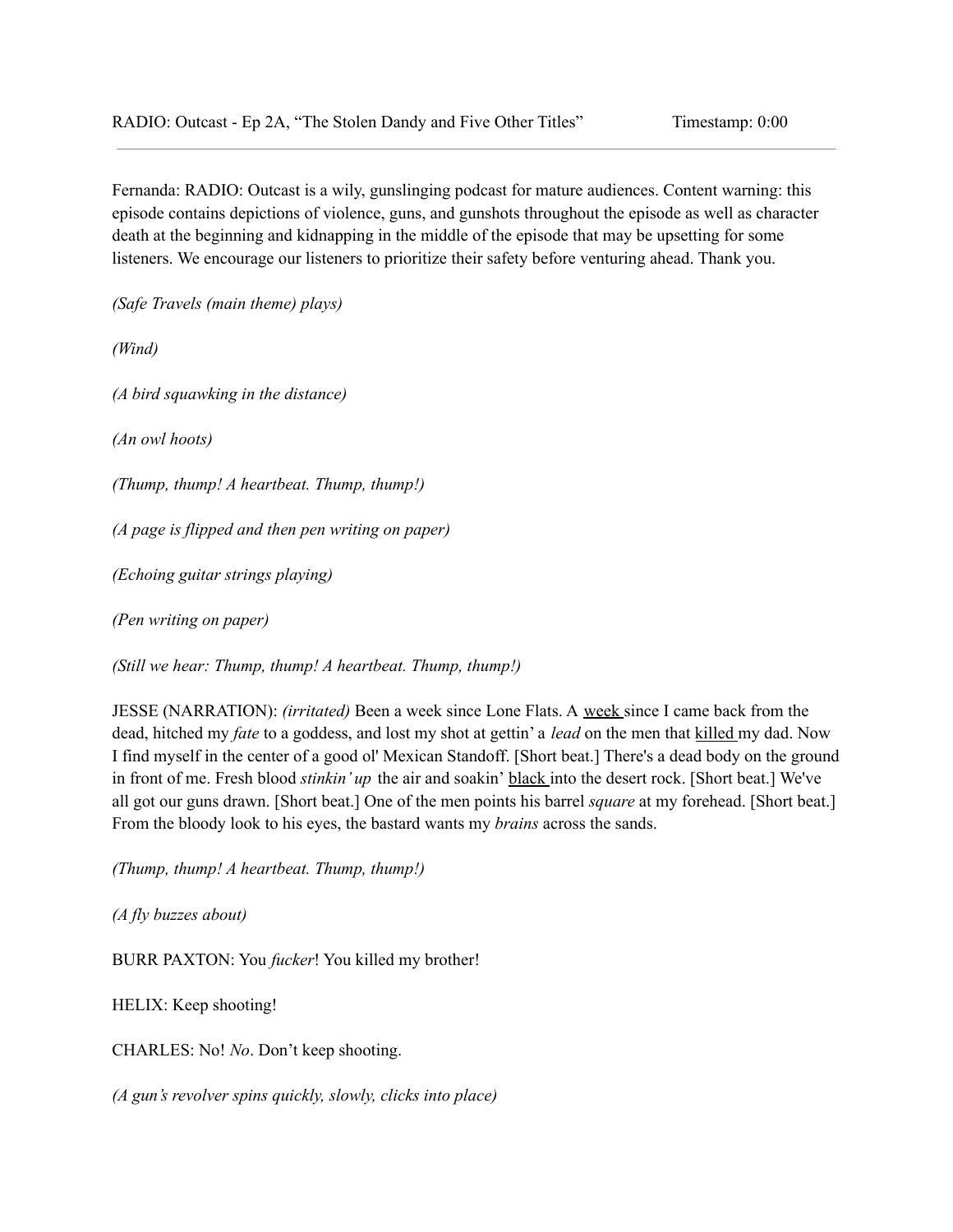*(Thump, thump! A heartbeat. Thump, thump!)*

JESSE (NARRATION): *(seething)* My heart's *poundin'*. All I wanna do is kill *these motherfuckers*.

*(RADIO:Outcast's Dark Theme plays : deep and alarming synths pulse a rhythm, slow guitar, sinister strings)*

JESSE (NARRATION): After all this time. They're *right in front of me*. Got my aims on his head. I can *kill* each of 'em with one quick pull. [Short beat.] And they can't kill me. *(frenzied)* Not with this *power thing* I got from that *tower*. It's *everything* I wanted, here, [short beat.] *right now.*

*(RADIO:Outcast's Dark Theme plays: the music becomes more and more eerie as echoing hums join)*

JESSE (NARRATION): Won't ignore *this* chance. [Short beat.] It's like God put them right before me, here in this hot stinkin' desert, to be *executed*. [Short beat.] Squint my eye, [beat.] pull back on the trigger and …

*(Pen writing on paper)*

*(RADIO:Outcast's Dark Theme ends on a sturdy drumbeat)*

*(Pen writing on paper)*

JESSE (NARRATION): *(calmer)* Well. I guess I should start a little earlier. It was a *long* day that came before.

*(Echoing guitar strings playing)*

*(Pen writing on paper)*

JESSE (NARRATION): Helix was talkin' nonstop, like she *always does*. And that rat, *Charles Osgood,* was, of course, suckin' up. He *wants something*. *(he sighs)* Don't know what it is. But that man is a wantin' man.

*(Record scratch)*

*(War drums, whistling; static and distant electronic beep; war drums)*

*(Record scratch)*

*(Footsteps on desert sand)*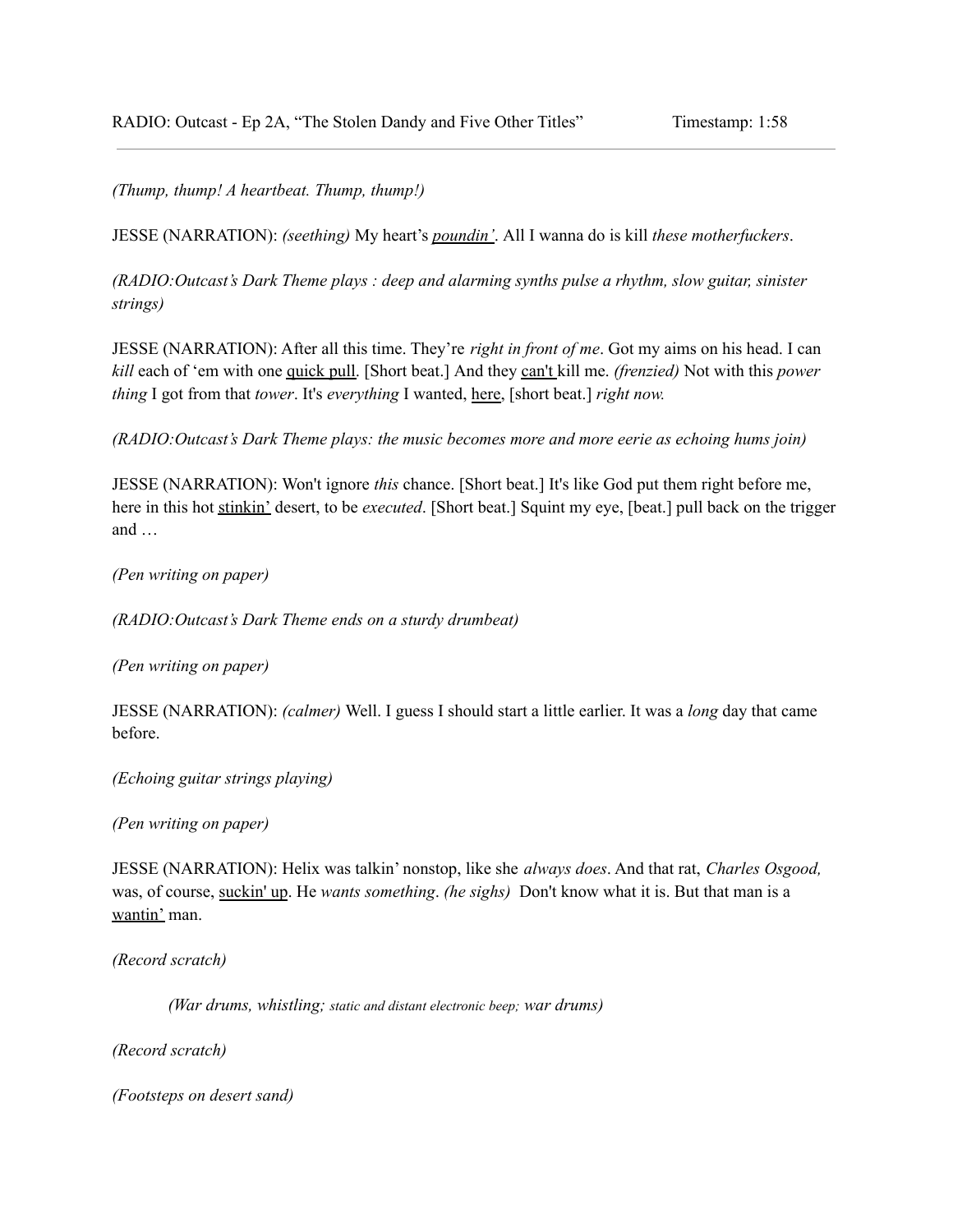HELIX: Okay, my turn! Never have I ever *(beat, she considers this very seriously)*--

*(Charles clears his throat)*

HELIX: Never have I ever been shot more than once.

CHARLES: *Ohh*, good one, madame. I, myself, received my first bullet not long ago. Left not even a scratch. *(laughs)* But that's quite a long story. *You know*, the Sonny Machine,

*(Charles taps the Sonny Machine: Clack! Clack!)*

CHARLES: - too, has already -

*(Charles taps the Sonny Machine: Clack! )*

CHARLES: - been pinged numerous times!

*(Helix sighs, clicks her tongue)*

HELIX: *Jesse.*

JESSE: Mm?

HELIX *(Slowly)*: You need to *put a finger down.*

JESSE *(Apathetic)*: Hmm.

HELIX: *(she scoffs) First*, raise your hands again. Uh, put down a finger for those *three last ones* and put down another.

JESSE: Told you I ain't in the mood for your weird god games.

HELIX: It's a *human game*. I learned it at this killer NYU sorority party where if you lost the game you had to drink — wait, New York University is a thing now, right? Well, *anyways*, the game is from the future. Soo, *(she sighs)* I *guess* you wouldn't know it. *(quicker)* Also 'cause you're boring.

*(Coda flutters about and tweets in annoyed agreement)*

JESSE: Tell your *blue bird* to mind its business.

HELIX: *They're* a mockingbird. *(Upset)* Leave Coda alone.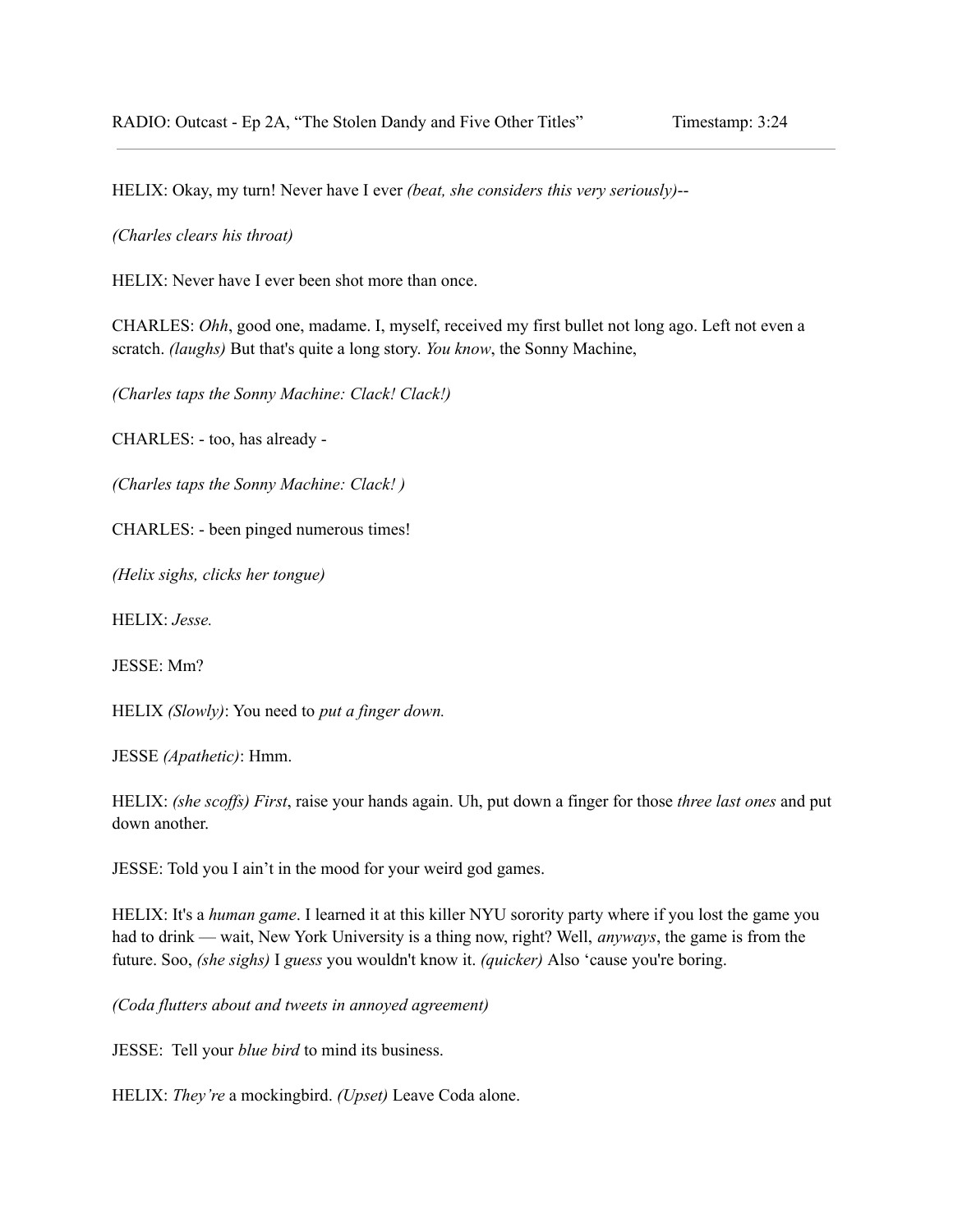# *(Coda flutters about and tweets gratefully)*

HELIX: Try to be a team player for once. Okay? You don't like Never Have I Ever, *fine*. I've got other games. 20 Questions. I think of a random person or thing and *you* have to guess whatever I'm thinking. You get twenty questions to try and figure it out. Ready? I've already got a thing in mind. Do you want to start?

JESSE: No.

*(Charles coughs)*

CHARLES: *Indulge her, Mr. Rogers*. I'm sure a solitary man such as *yourself* could do with a fun bout of gaming. You might not guess it, but I consider myself *quite* the gamesman. The best Faro player in all of the West, some have said. Just before I emptied their pockets. *(laughs boisterously)*

# *(Metal jingling)*

CHARLES: But that's another story. This uhhh 20 Questions sounds *quite fun*.

HELIX: *See*, Charles likes my games.

JESSE: *(he mocks what she said) Yeah,* big surprise.

HELIX: *(she scoffs)* I'm sure you're at least *a little curious* about me, right? It's not every day a mortal meets a *god*. How about Truth or Lie? I say a truth and a lie and you gotta guess which one's *the lie.*

JESSE: *(he sighs)* How 'bout just *talkin'*? What's the point of a game?

HELIX: *(she sighs, losing her patience) Look*. We should be getting to know each other better if we're gonna be stuck together. And it *should be fun.* Otherwise we're just grunting across the desert until we find the next tower.

JESSE: Nah, I've walked hundreds of miles in complete silence. *I* don't need to talk. *You* need to talk. All I *need* is to finish this detour. Got bigger things to worry about than *some game.*

CHARLES: *Come now.* Miss Helix and I have been perfectly accommodating. You'd do well to follow suit, *yes?* Have I not lent the Sonny Machine to our cause, thus providing clues toward *our* great mystery? And did I not provide us all with *accommodations*, from my own purse, in the few *destitute watering holes* we've crossed thus far?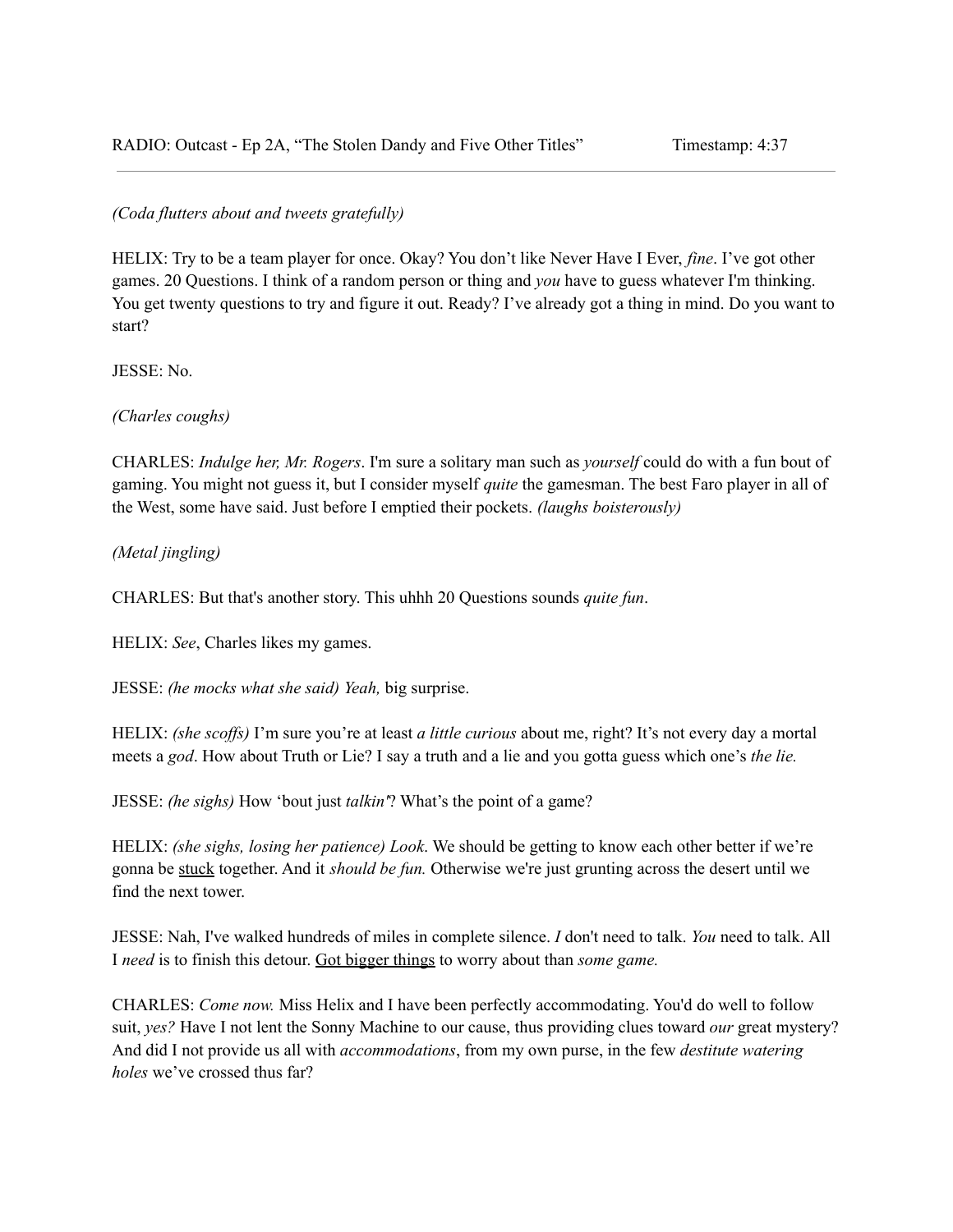HELIX: *Yes*. You've been a *biiig* help.

CHARLES: *(proud)* Oh, thank you.

JESSE: He'd've been more help if he got us horses instead of *feather pillows* for the night.

CHARLES: Hmm.

HELIX: *(She groans, annoyed)* You *need* to *chill*. Honestly, I —

*(GUNSHOT! It booms* and echoes in the distance)

*(Footsteps on desert sand go silent)*

*(A beat.)*

HELIX: What was that?

*(Silence)*

*(Record scratch)*

*(War drums, whistling; static and distant electronic beep; war drums)*

*(Record scratch)*

*(Fantastical synth whistle)*

HELIX (NARRATION): Sooooooo, *Mom.* How is everyone? *(beat)* No? *(she clears her throat)* Well, you can't blame a girl for trying. So, there was this random gunshot in no-man's-land. This place is straight out of a Wile E. Coyote cartoon — just *endless hot orange desert*. Sooo you'd think we would've seen what was happening around us for miles. But I couldn't tell where the gunshot came from. It sounded really close. And since Jesse and Charles were *boring* me to death, obviously I had to go check it out.

*(Flies buzzing)*

*(Wind)*

CHARLES: That sounded like it came from just below this hill.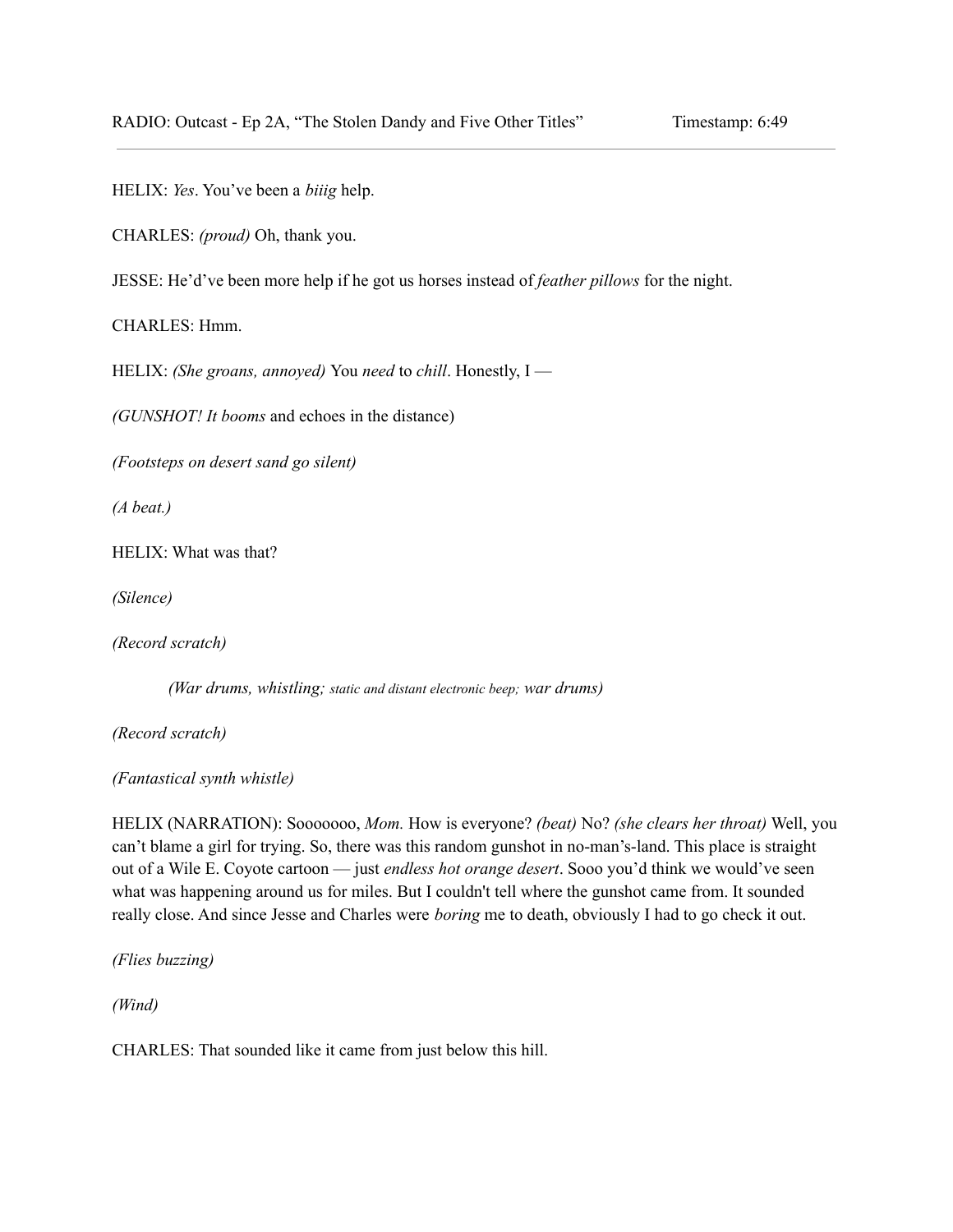# HELIX: You think?

# *(Footsteps on desert sand)*

JESSE: Whoa, hold up. Where you goin'? Your shoulder's still healin' and you're ready to run back into another gun fight? [short beat.] Did you *forget who's immortal* here?

HELIX: Oh, *(makes a sound of disbelief)* you don't have to *pretend to care*, Jesse. I'm just curious. Plus, I'll be sneaky.

## *(Fantastical synth whistle)*

HELIX (NARRATION): Jesse's a *complete* killjoy. I managed to slip away from him and crawl over to the edge of the hill. [beat] A band of men. [beat.] It looks like three of them, standing around a wagon. [beat.] Two of them are dressed in some sort of *brown leather uniform*. They're beside each other on their horses like a team. The guy next to the wagon is dressed in dirty stained clothes.

*(Wind)*

*(Bird hooting in the distance)*

CHARLES: *(uncomfortable) Well,* at least no one's dead.

JESSE: *Yet.* [beat] Those three are rangers.

*(Footsteps on desert sand)*

RUTHLESS (A high-pitched cajun voice, annoyed and afar)*:* I *told you*, these ain't no fuckin' *stolen goods.*

*(Fantastical synth whistle)*

HELIX (NARRATION): We got down to the ground and listened in. It seemed these , or whoever, were accusing this guy with the wagon.

*(Wind)*

RUTHLESS (Afar)*:* Now, you keep talkin' 'bout *a train robbery*. Now, I don't know nothin' about —

JESSE (whispering)*:* That voice seems [beat] familiar.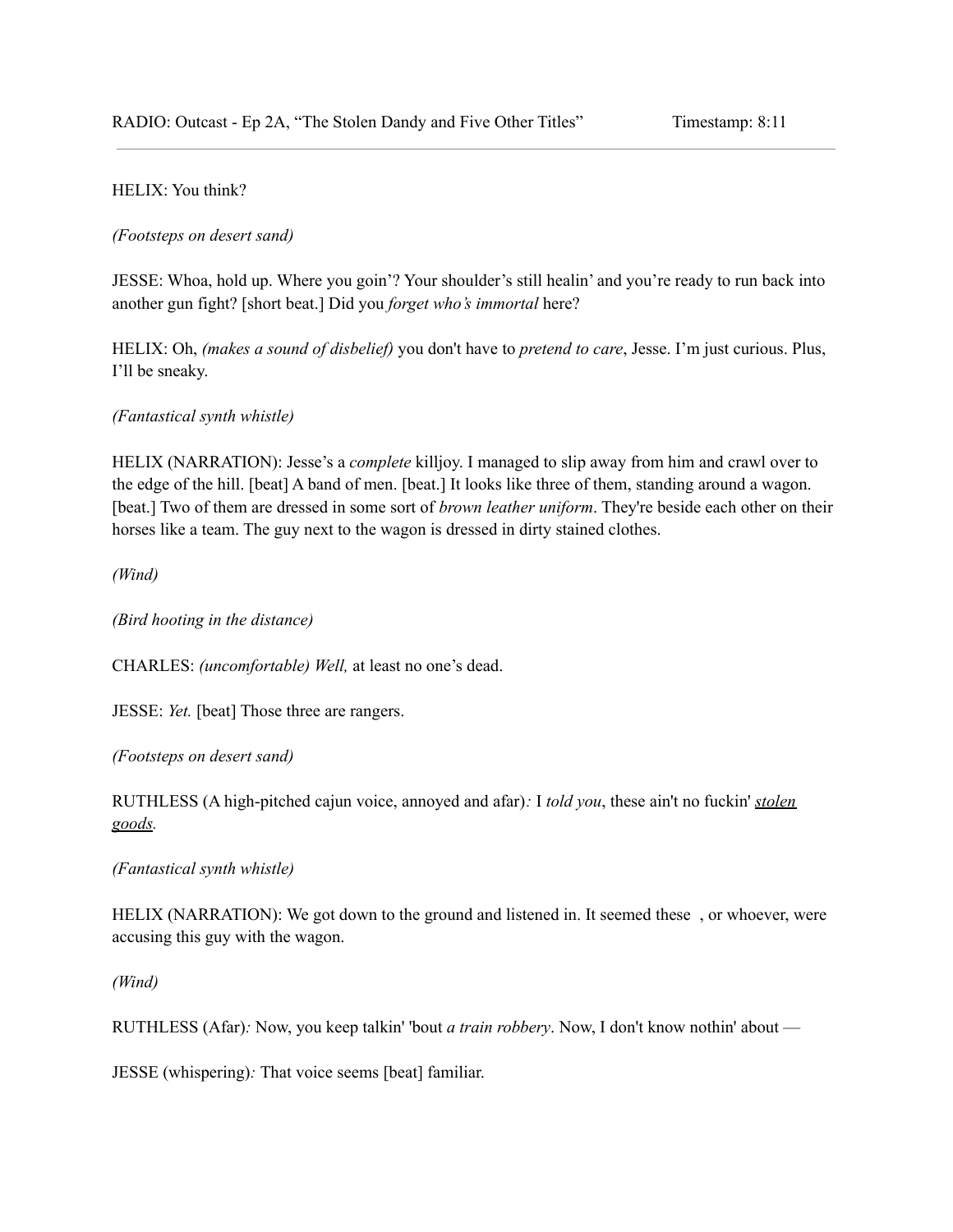CHARLES (whispering)*:* Hmm. A-An old friend? *(chuckles)*

HELIX (whispering): Shhh.

*(Fantastical synth whistle)*

HELIX (NARRATION): One of the rangers moved forward on his horse, raised his gun into the air, and shot a warning shot.

*(GUNSHOT!)*

*(Fantastical synth whistle)*

HELIX (NARRATION): And then — this — this was crazy. So the ranger gets all *intimidating*, approaching the guy in dirty clothes, and then the other ranger behind him — [beat.] *The other ranger* pulls out his gun. And —

*(GUNSHOT!)*

*(Man groans in pain)*

*(Thud)*

*(A horse kicks up and neighs in fright)*

*(Fantastical synth whistle)*

HELIX (NARRATION): — he shoots his own teammate in the back of the head. It was heinous!

*(Wind)*

RUTHLESS: Mmm. *Clean shot*, Paxton. *I* expected *nuttin'* less.

PAXTON (A gravelly and grizzled voice, tired): Let's go, Ruthless. I'm ready to *get out* of this *goddamn* uniform.

*(Fantastical synth whistle)*

HELIX (NARRATION): Jesse looked like a stone. [short beat.] *Totally hardened,* his eyes wide open and frozen. I - I mean, *yeah* , it was an intense situation. But *Jesse*? I thought he'd seen things like this all the time.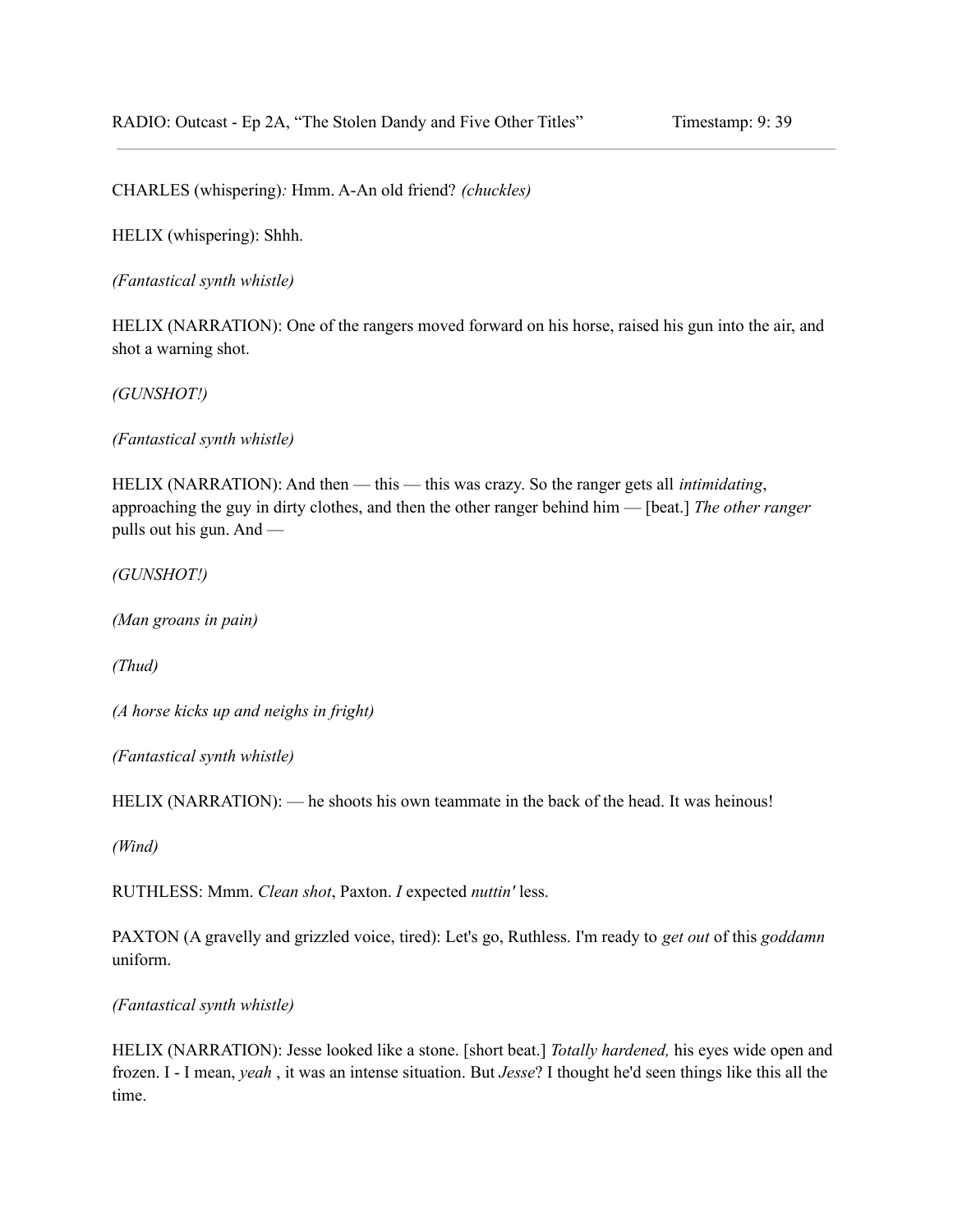*(Wind)*

*(Shifting on desert sand)*

HELIX (whispering): What's wrong with Jesse?

CHARLES (whispering): Sorry, what was that?

*(Charles coughs)*

*(Rocks tumble)*

*(Helix gasps)*

*(Horse whinnies)*

*(Fantastical synth whistle)*

HELIX (NARRATION): And *that's* when it all *went wrong*. Charles knocked over a few rocks when he turned to look at me. They tumbled down the hill. *Right in front* of the two murderers.

*(Wind)*

HELIX (whispering): Fuck!

PAXTON: Y'all stay put! Or you'll be joinin' the rangers on *the other side* soon!

*(Whip cracks in distance)*

*(Horse neighs)*

*(Horses trot toward them)*

*(Men cry out in excitement: Yeeeeee-haw!)*

*(Horse neighs)*

*(Fantastical synth whistle)*

HELIX (NARRATION): The thief and the fake ranger quickly cornered us on their horses. We were scattered apart.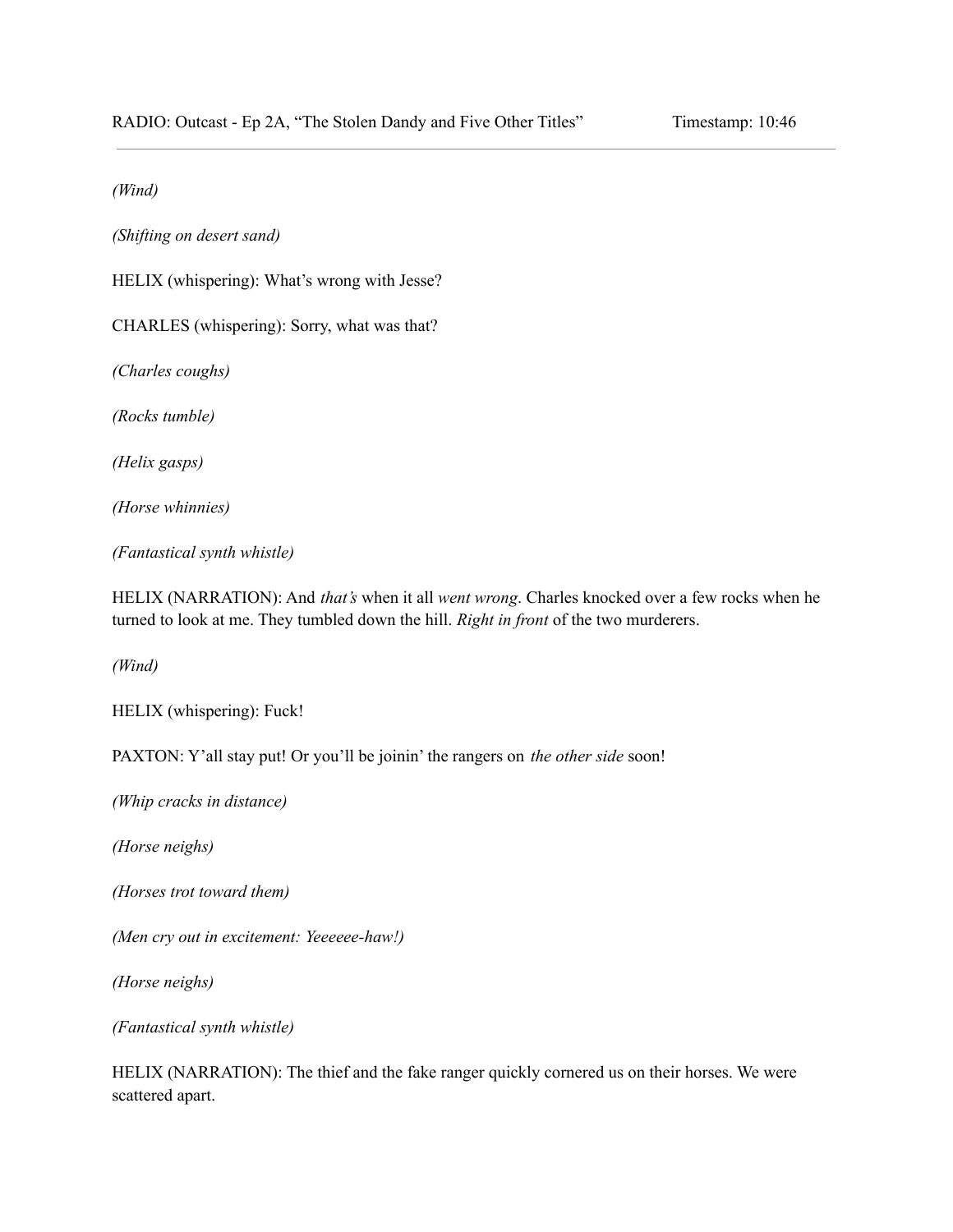HELIX (NARRATION): The fake ranger circled his horse around me and Jesse, pointing his gun between both of us. *(unamused laugh) Obviously* he had [short beat.] no problem blowing someone's brains out, so we complied.

*(Horses trotting)*

*(Men laughing evilly)*

*(Whip cracks)*

*(Horse neighs)*

HELIX (NARRATION): We got down on the ground as their horses kicked up a layer of thick desert dust. The other guy was focused on Charles, sizing him up, looking at his fancy clothes.

*(Horses trotting: louder, closer)*

*(Whip cracks)*

RUTHLESS: Got 'im!

*(Dirt falling)*

*(Helix coughing)*

RUTHLESS: Let's move.

*(Charles coughing)*

*(Helix coughing and panting)*

*(Horses trot and huf away)*

*(Fantastical synth whistle)*

HELIX (NARRATION): They took Charles. When the dust settled, *all* that remained was his Walkman in the dirt. His so-called Sonny Machine.

*(Record scratch)*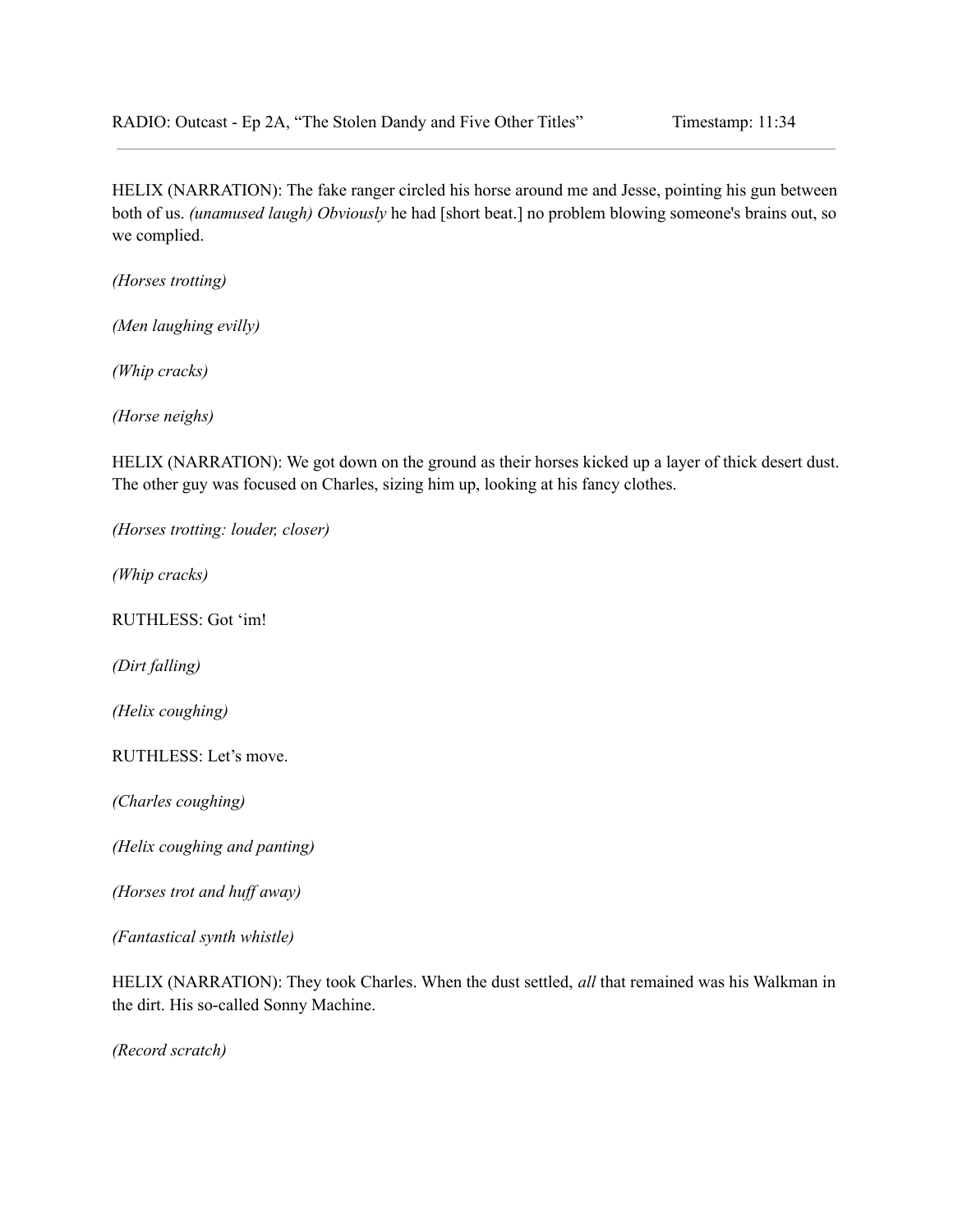*(War drums kick up, whistling; a sinister note howls -- static -- the note conitnues; war drums kick up; static; and distant electron; the war drums continue beating)*

*(Record scratch)*

*(Charles coughs, groans)*

#### *(Echoing, ethereal piano)*

CHARLES (NAARRATION): It seems a fool's errand to impart today's events to my *diary*, given all that has transpired under my Mistress's *meticulous* watch. Suppose I were a common man, with a common family, a common education, [short beat.] and a common [short beat.] dedication. Were I that sort of man, I might engage in the nightly rituals that so many others claim to enjoy. I would sit at a table, have a plate of pork [short beat.] and *beans* [short beat.] alongside my family, *(he sighs)* give prayer, sit in silence by the fire while *(he considers this)* I wished I knew how to read, *or something along those lines, I'm sure*--then my mind to bed. *Over and over* until my death. *So* in a sense, *perhaps* these daily entries *(he sighs)* are my *pork and beans*. *(To himself)* Ugh, god. *(To the Sonny Machine)* Today's variety came in the form *of an abduction* to my total embarrassment. Had I not suffered enough by enduring the cowboy's and Helix's incessant disputes? *(he laughs sarcastically)* It seemed not. *No*, I must also [short beat.] be carried away like some *damsel* by *rogues* in the *desert* to their *secret compound*.

*(Horses trotting)*

*(Wagon clanking)*

*(Horse neighs softly)*

*(Buuu-doop! The ring of a walkie-talkie)*

PAXTON: *(To someone on the walkie-talkie)* It's Paxton. We're roundin' in right now. Over.

*(Mountain View (episode 2 theme) plays: bright, open chords on string and electric organ, like looking into an orange sunset)*

*(Walkie-talkie: Doot-doot.)*

*(Static buzzes)*

AARON RUBIO (A voice of a man with a Mexican accent, tinny over walkie-talkie): This is Rubio. Copy.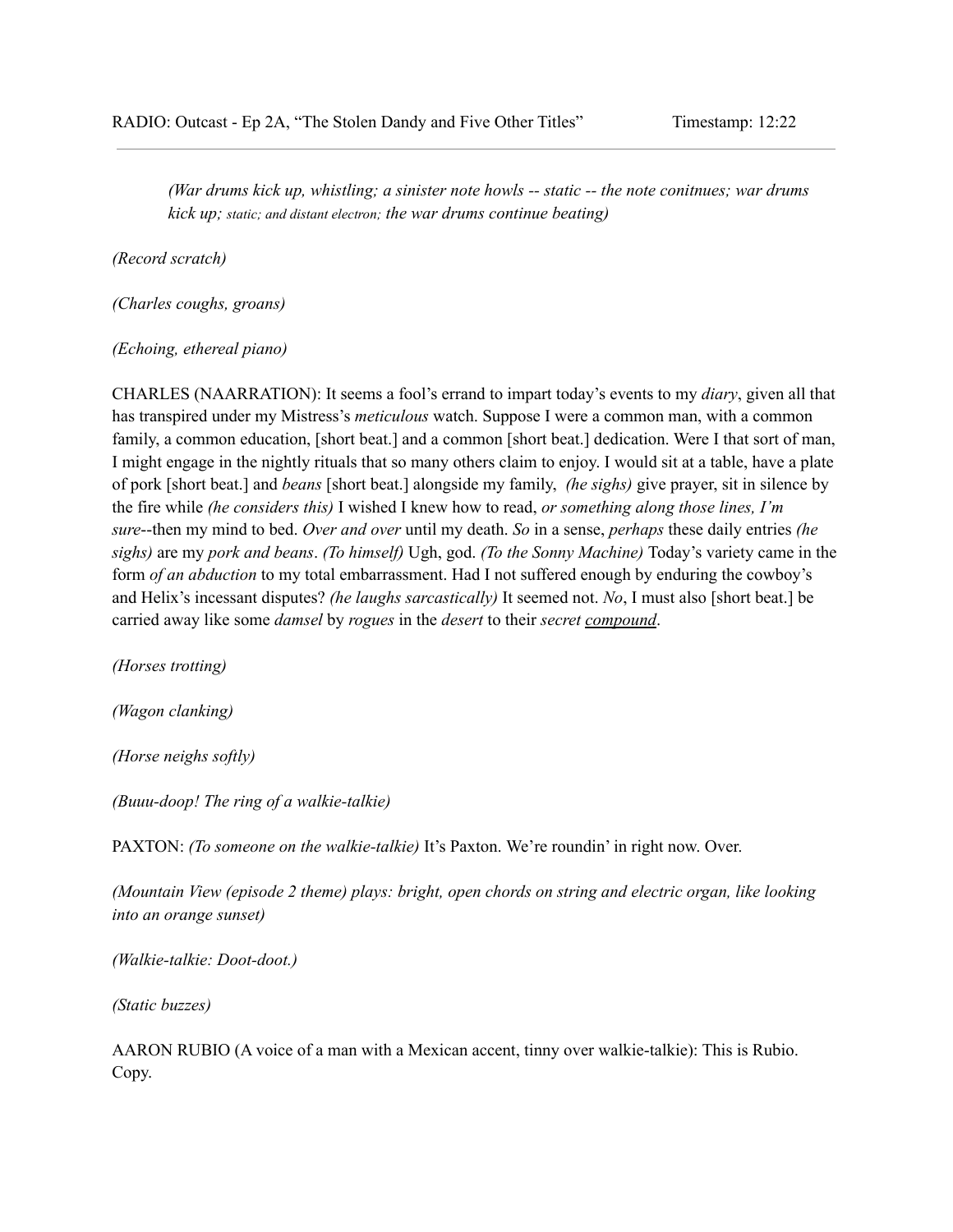#### *(Static buzzes)*

PAXTON: *(To Ruthless )* Looks like he's gone and got the fire ready.

*(Horse kicks up, neighs loudly)*

*(Mountain View (episode 2 theme) ends)*

PAXTON: *(To his horse)* Whoa! Here.

*(Fabric shuf ling)*

*(Feet thudding onto the ground)*

PAXTON: *(To Ruthless)* I'll go let her know we've got 'im. Start unloadin'.

*(Echoing, ethereal piano)*

CHARLES (NARRATION): These miscreants had tied my hands and *gagged me* with rope. And *now* the dirty-clothed bandit grabbed me from the horse and tossed me to the earth. [beat.] Dirt in my mouth, he yanked me to my feet and led me to some canvas tent. Soon, as they freed me from my binds, the rope and the cloth gag cut free from my flesh, the tent opened [short beat.] and their *leader* emerged. [beat.] A *most* familiar presence.

*(Footsteps on desert sand)*

*(Wind)*

*(Tent unzips)*

PAXTON: Here he is.

*(Sinister (villain theme) plays: low, threatening chords, they stack on each other in an echoing warning)*

*(Footsteps on desert sand)*

EMI: *Aw,* look. You *managed* to get the right one.

CHARLES: *(Chuckling nervously)* Mi-Mistress!

*(Sinister (villain theme) ends.)*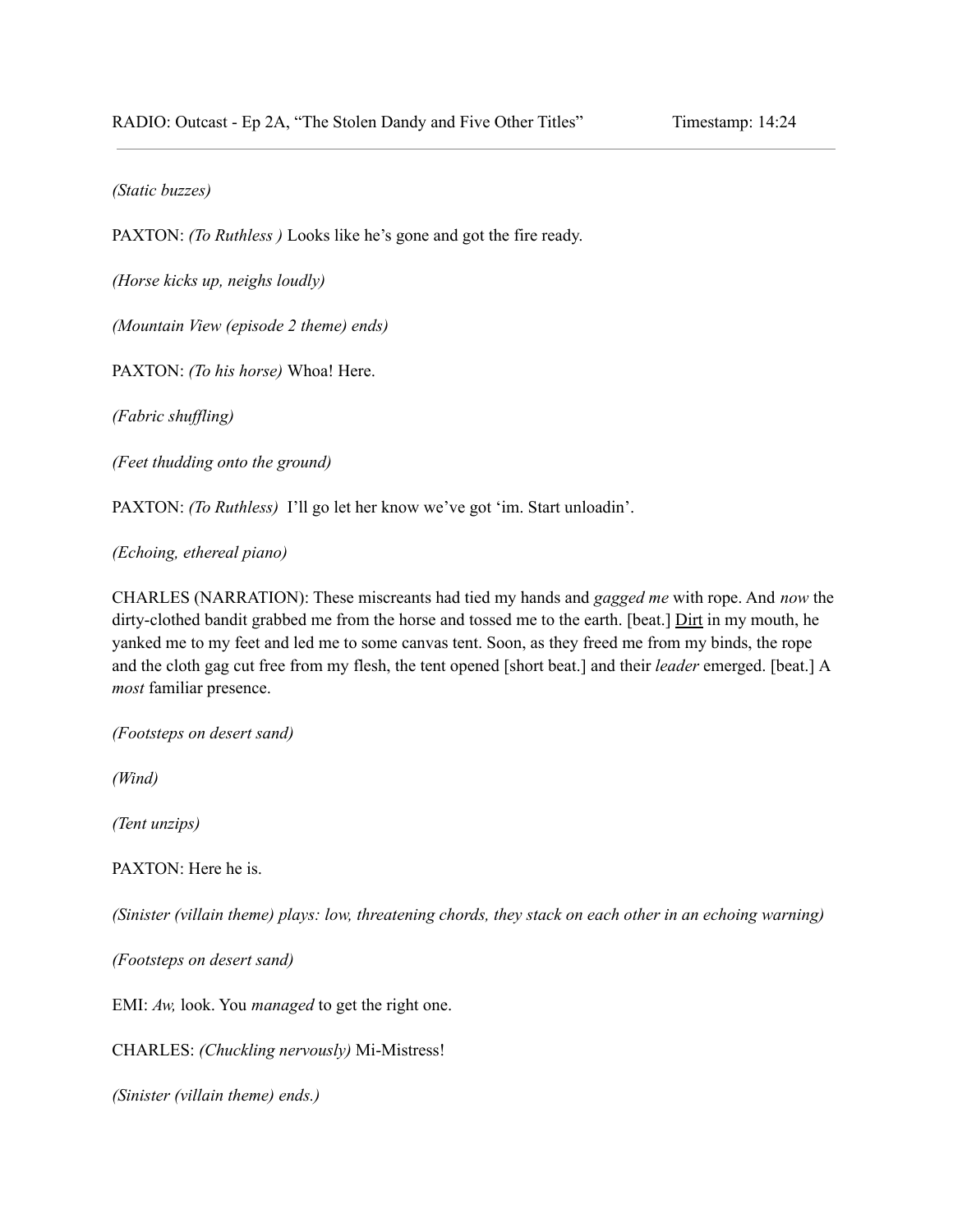*(Record scratch--scr-scratch)*

*(Eerie peal, snare dru-dru-dru-dru-drumming; a low alarm-like note hums; snare dru-drumming dru-dru-dru-dru-dru-drumming)*

*(Record scratch, pause, scr-scratching)*

*(Wind)*

JESSE: You alright?

HELIX: *Alright?* Uh-Some dudes just stole Charles! Is that *normal for you?*

JESSE: *(Frustrated)* I don't know the guy. Maybe they had a *reason*. It's *fine*. *(Calmer)* Look, he left that machine o' his.

*(Jesse taps the Sonny Machine: Clack! Clack!)*

JESSE: *(Kindly)* See? We can still get to the tower.

*(Echoing guitar strings playing)*

*(Pen writing on paper)*

JESSE (NARRATION): She took the machine from my hands and started messin' with it.

*(Click, click, click)*

SONNY MACHINE: *(Female, almost Siri-like, voice)* Eighty meters distant...Anomaly four thousand three hundred eighty meters distant.

HELIX: *(she sighs)* Okay, which way?

SONNY MACHINE: *(Female, almost Siri-like, voice)* Anomaly 4 thousand -

*(Click, click, click)*

SONNY MACHINE: Three hundred ei-ei-eighty me-me-me-- [Radio Static, changes as if a station is being tuned] *(a man speak unintelligibly)* -- *(Static buzzes as a cheerful and cinematic tune plays) -- (The tune fades into RADIO: Outcast's main theme song)*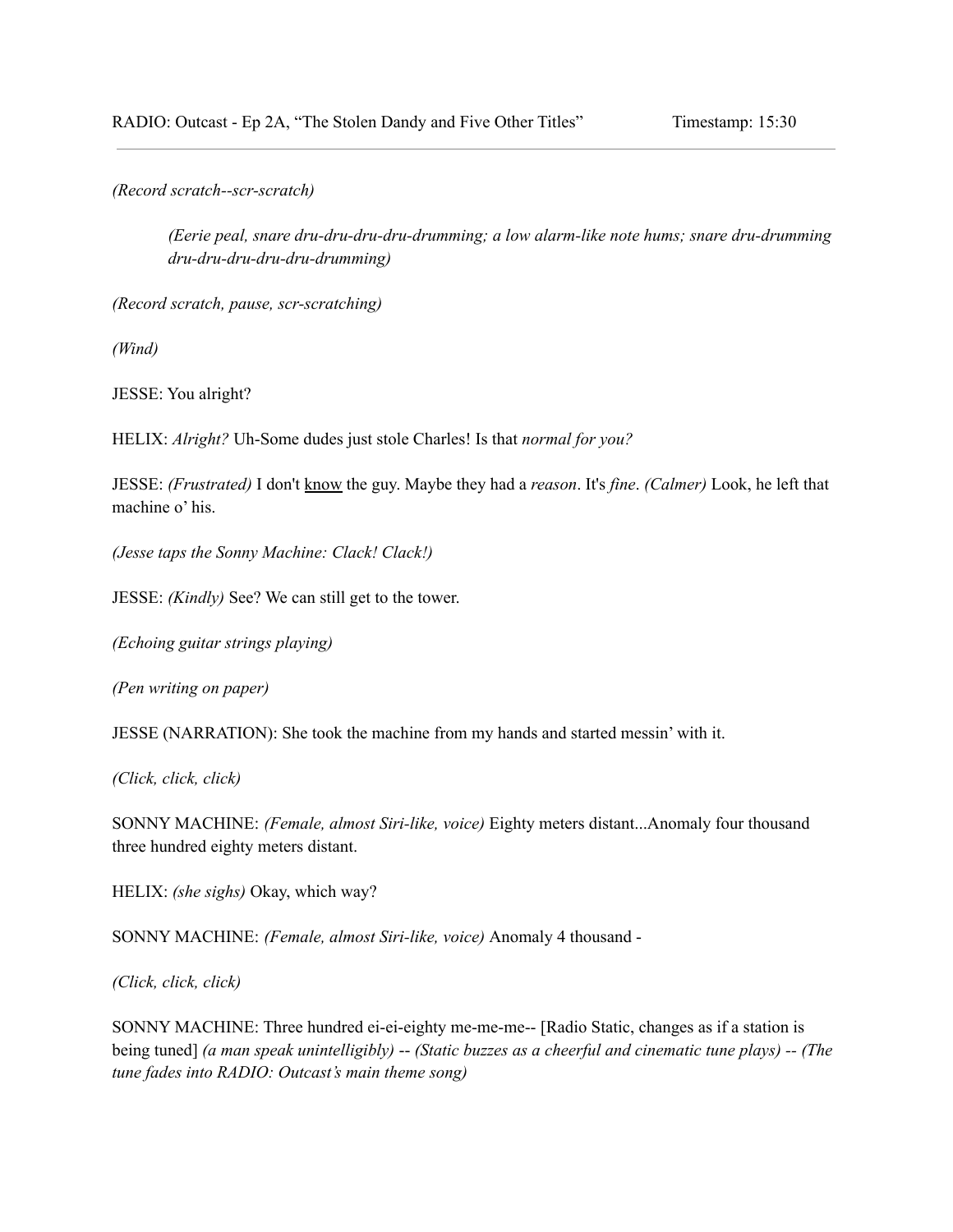*(Click. Click, click)*

SONNY MACHINE: *(Continues playing RADIO: Outcast's main theme)*

*(Helix hits the Sonny Machine: Clunk!)*

HELIX: Fuck! It won't work.

SONNY MACHINE: *(Continues playing RADIO: Outcast's main theme)*

JESSE: That ain't helpin'. Just *shut the thing up* for now.

*(click)*

SONNY MACHINE: *(Continues playing RADIO: Outcast's main theme)*

*(Click, click)*

*(The music turns off)* 

HELIX: *(angry)* No. You know what *"ain't helpin'"* is you!

JESSE: *(laughs, incredulous)* You're gonna turn this around *on me*?

HELIX: *Charles* is a *fucking* mapmaker. You're supposed to be the muscle on this team!

JESSE: *(offended)* The *fuck's* that supposed to mean?

HELIX: Aren't you supposed to be some kind of badass cowboy? [beat.] I've seen you *shoot*, Jesse. When you're not *closing your eyes* you've got perfect aim! [short beat.] I *know* you could've stopped them.

JESSE: I ain't shootin' a *soul* while I'm stuck like this! [short beat.] Difference between me and those fools is I've got honor. [beat.] *A code.* [beat.] And I'll *always* do the clean thing.

HELIX: Oh cry me a *fucking* river! *(mockingly)* "Boo-hoo! I'm immortal."

JESSE: It ain't just *that*. [beat] If I wanted a code that made 'ya happy, I'd run for office.

*(Footsteps on desert sand)*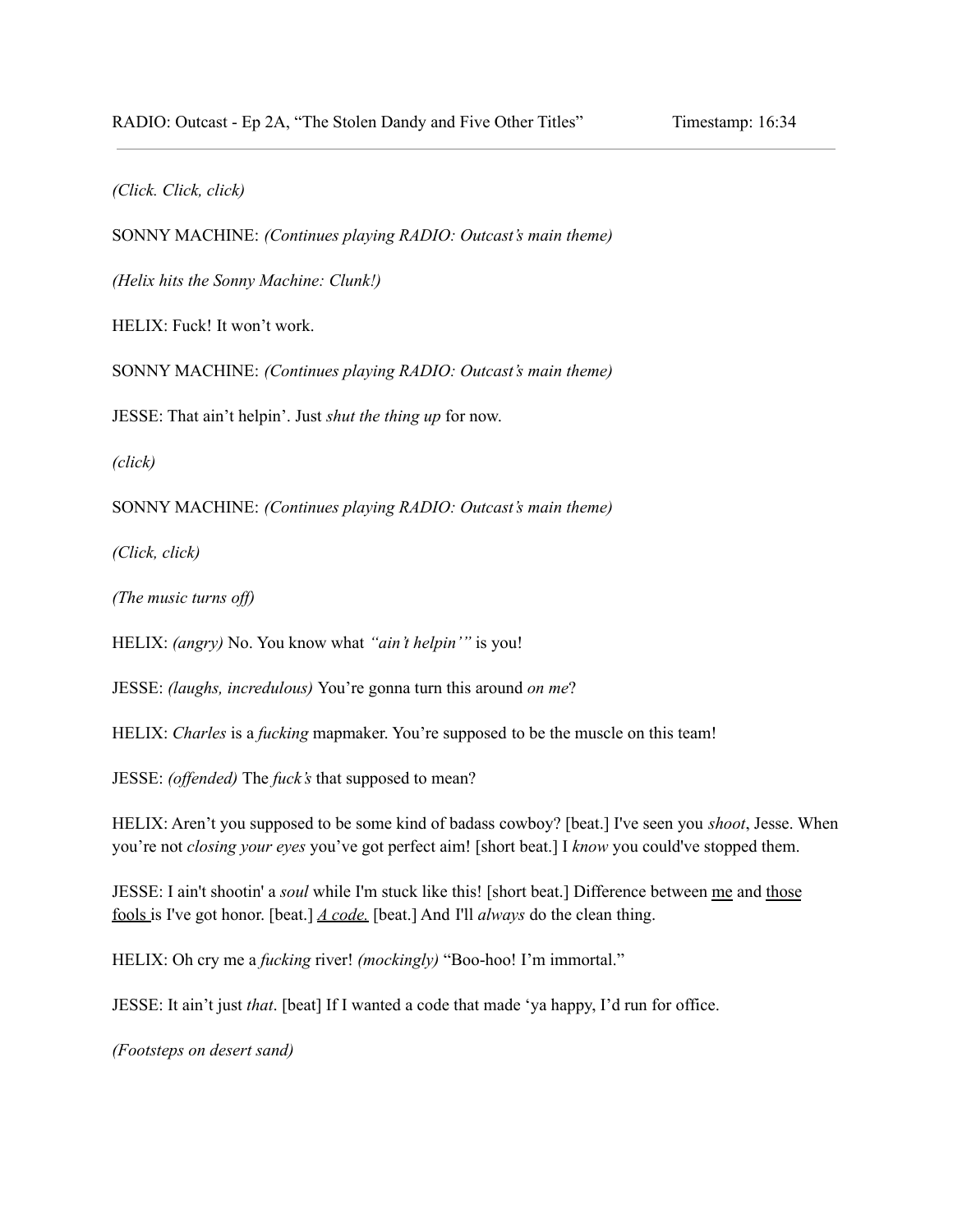JESSE: *(stressing his point)* I don't hurt kids. I *don't* leave a job *unfinished*. And I *don't* get in unfair fights.

HELIX: *(talking over him, one breath)* How about instead of *whining all the time* about how much taking *my power* ruined *your life*, next time you don't let some fucking criminals kidnap the *only guy* who can lead us to the things that'll put us back to how we're supposed to be.

*(Wind)*

*(Bird hooting in the distance)*

*(A page is flipped)*

*(Pen writing on paper)*

JESSE (NARRATION): *(somber)* The girl might be right. [beat.] I should've. Normally, *I would've*. But those *men*, [short beat.] the fake ranger especially, the one who roped Charles up. I *knew those voices.* I *knew those eyes*.

*(Echoing guitar strings playing)*

JESSE (NARRATION): *(voice quaking subtly)* Those were the same faces that told me not to worry, that I'd see my dad soon as he finished takin' *3,000 heads* down to Lone Flats. It was them. [beat] Sam Vogel's boys. [beat] *(ashamed)* I let 'em go free.

*(Wind)*

*(Bird hooting in the distance)*

JESSE: *(furious)* We didn't need that *dandy* to find the first tower, sure as hell don't need 'im to spot the second. *C'mo*n*!* We're close enough.

*(Footsteps on desert sand)*

*(Record scratch)*

*(Boom! A distant, warning hum. Boom! Big bass drums boom while war drums dr-dr-drum in the background. Boom! A horn blows.)*

*(Record scratch)*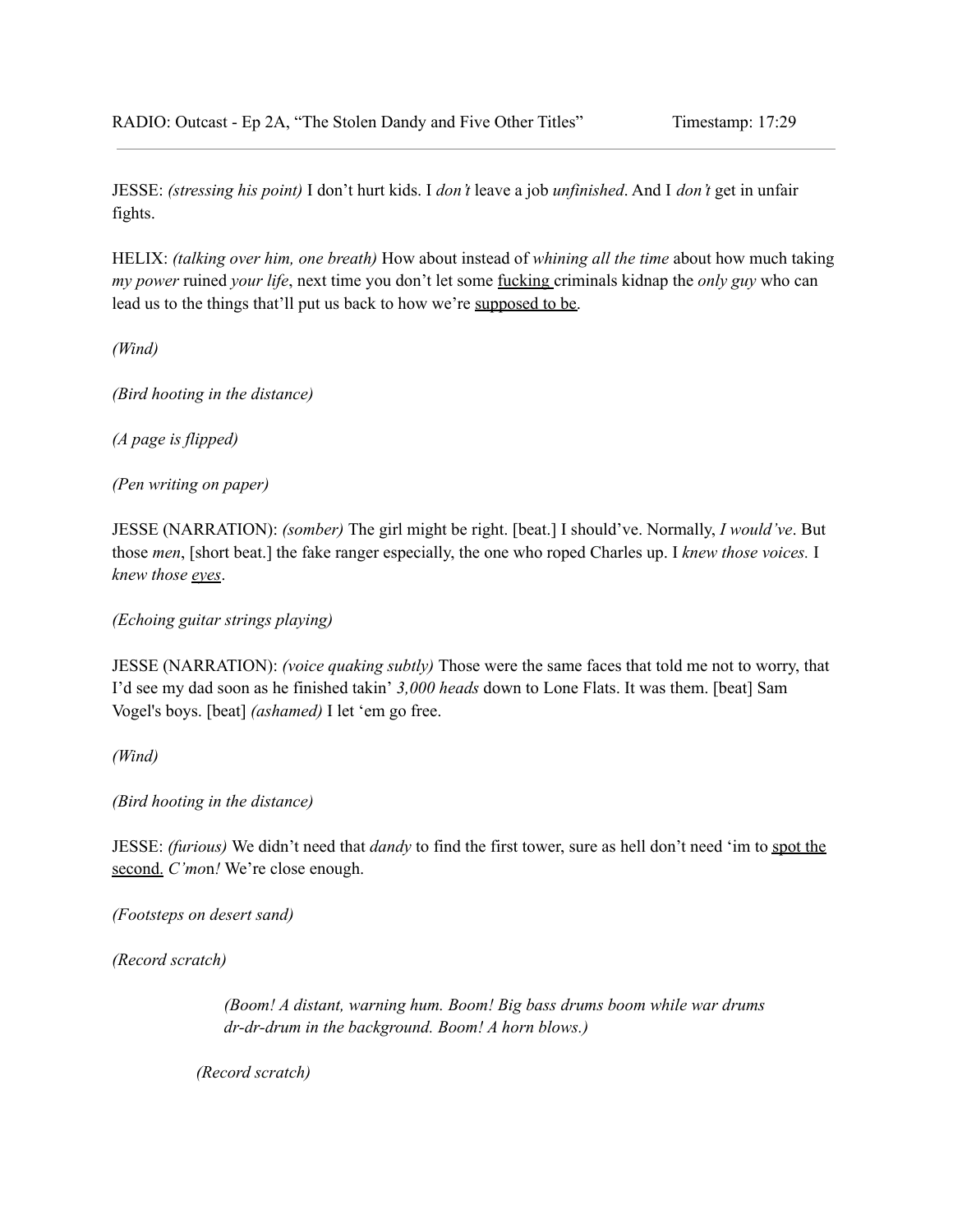*(Silence)*

*(Record scratch)*

*(Footsteps on desert sand)*

## *Fantastical synth whistle)*

HELIX (NARRATION): Jesse didn't know what the hell he was doing. [beat.] He huffed off in a random direction. Meanwhile, I'm on my seventh day straight in the mortal realm, with a *burning* hole in my shoulder. Each step across this *endless, flat, orange desert* makes it sting *(humorless laugh) more and more*, and, *(humorless laugh) man*. Without buildings or trees, or anything, the sun is the *worst*. Literally, the bane of my new mortal existence. Even though [short beat.] I'd gotten used to drinking water and eating, it was *nonstop*. My mouth *(she makes a parched noise)* was dry as hell. My *head* was pounding. [short beat.] My *feet* were the worst part. I severely underestimated how much I'd want *shoes* in the desert. Each step was like taking twenty at a time. They were *burning*, but *wet*. I was sure they had to be bleeding but I was too scared to lift my skirt and check.

*(Footsteps on desert sand)*

*(Coda flutters about)*

*(Helix sighs)*

*(Coda tweets in concern)*

HELIX: *(clearly tired)* I'm fine.

JESSE: Huh?

HELIX: *I said*: "Are you done being an ass yet?"

JESSE: Whatever.

#### *(Fantastical synth whistle)*

HELIX (NARRATION): Funnily enough, I was more invested in finding *Charles* than the tower. But Jesse was all focused on that tower. I dunno? I guess I felt responsible for Charles getting captured. For one, I hadn't thought he was good company at the start of this whole mess but he was *definitely* starting to become my favorite the more *Jesse* kept getting on my nerves.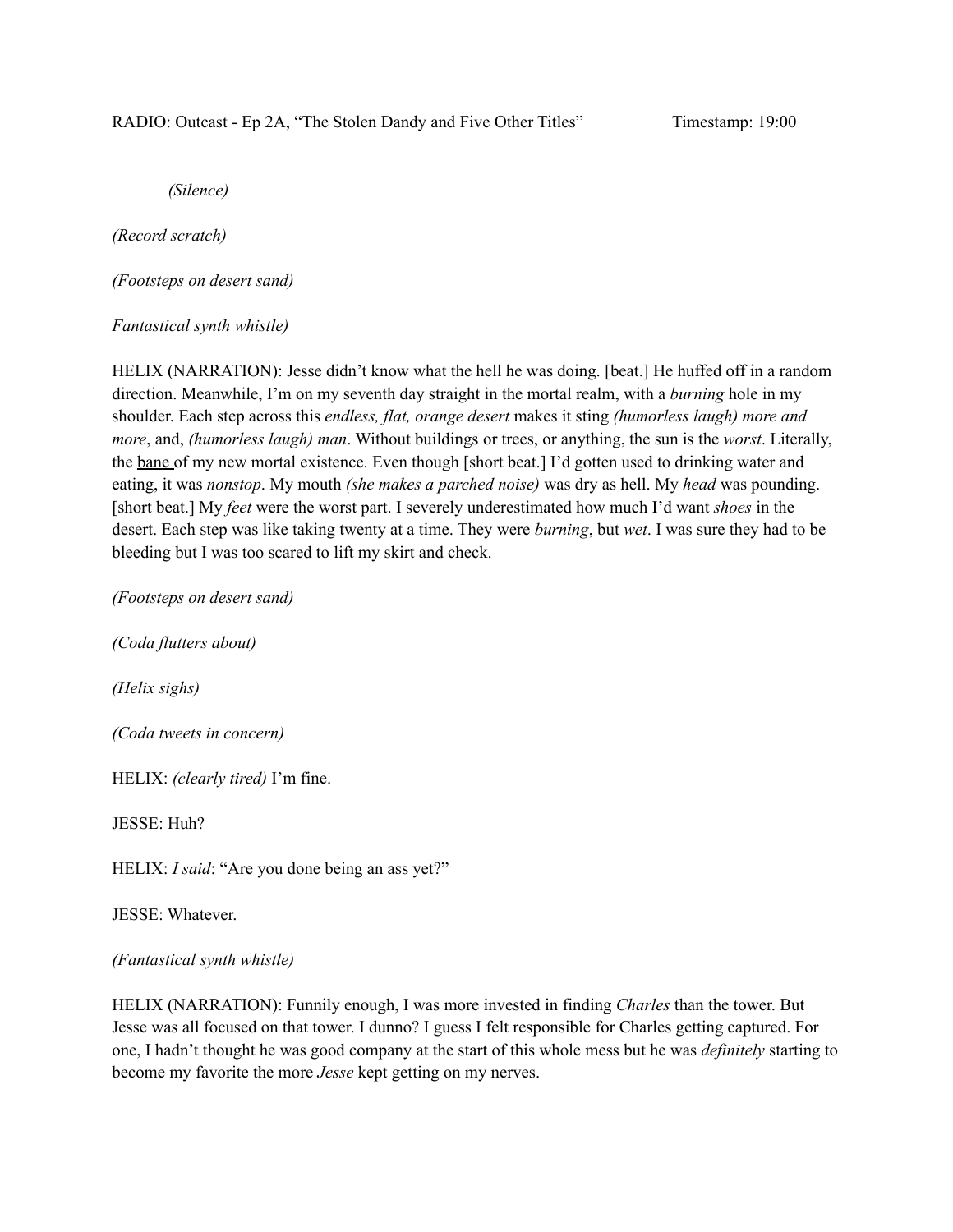## *(Footsteps on desert sand)*

JESSE: Nah, nah, I remember we were headed *this way.* We were supposed to go *north*, slightly west. This *can't be*--! It should be here.

*(Helix sighs weerily)*

*(The Goddess (Helix's theme) plays: 80s-style upbeat synth, dynamic drum beat, ticking clock)*

HELIX (NARRATION): It was obvious. We can't do this without him. We *need* Charles.

*(The Goddess (Helix's theme) plays)*

*(Music ends)*

FERNANDA: RADIO: Outcast was created by María Fernanda Vidaurrazaga and JT Lachausse, and produced by Ann Hughes. Starring Ivory Amor D'Francisca as Jesse Rogers and Aaron Rubio; Griffin Otto Deniger as Burr Paxton; Jade Duong as Helix; Daniel A. Stevens as Charles Osgood; JT Lachausse as Remy "Ruthless" Morrell; Ann Hughes as the voice of the Sonny Machine and Emi; and Daniel Sotelo as Coda. This episode was written by Fernanda and JT, directed by Fernanda, with dialogue editing by Ann, sound design by JT, and music by Samuel Kinsella.

RADIO: Outcast has been nominated for this year's Audio Verse Awards! If you've been enjoying the show and would like to show us your support by voting for us in one or more of many categories, the link will be in the show notes in the description of this episode. Visiting the link is also a good way to find a new show to listen to between our bi-weekly uploads. So I highly, highly recommend it.

As always though, you can find us online at radiooutcast.com or follow us on Instagram at radioutcastpod and Twitter at radio outcast. If you like what you hear let us know by leaving us a review on Apple podcasts, Podchaser, or Goodpods it helps us reach more listeners and gives us a chance to see what you all think of the show. If you'd like to help us grow, consider becoming a Patron at patreon.com/radio\_outcast. Our Patrons get access to behind the scenes material, original scripts, and bonus content including newspaper clips of an assasination attempt on President Cleveland and text messages between the gods. If you become a Patron at the Coda tier, for as little as one dollar a month you too could get a special shout-out at the end of our episodes *liiiiike…*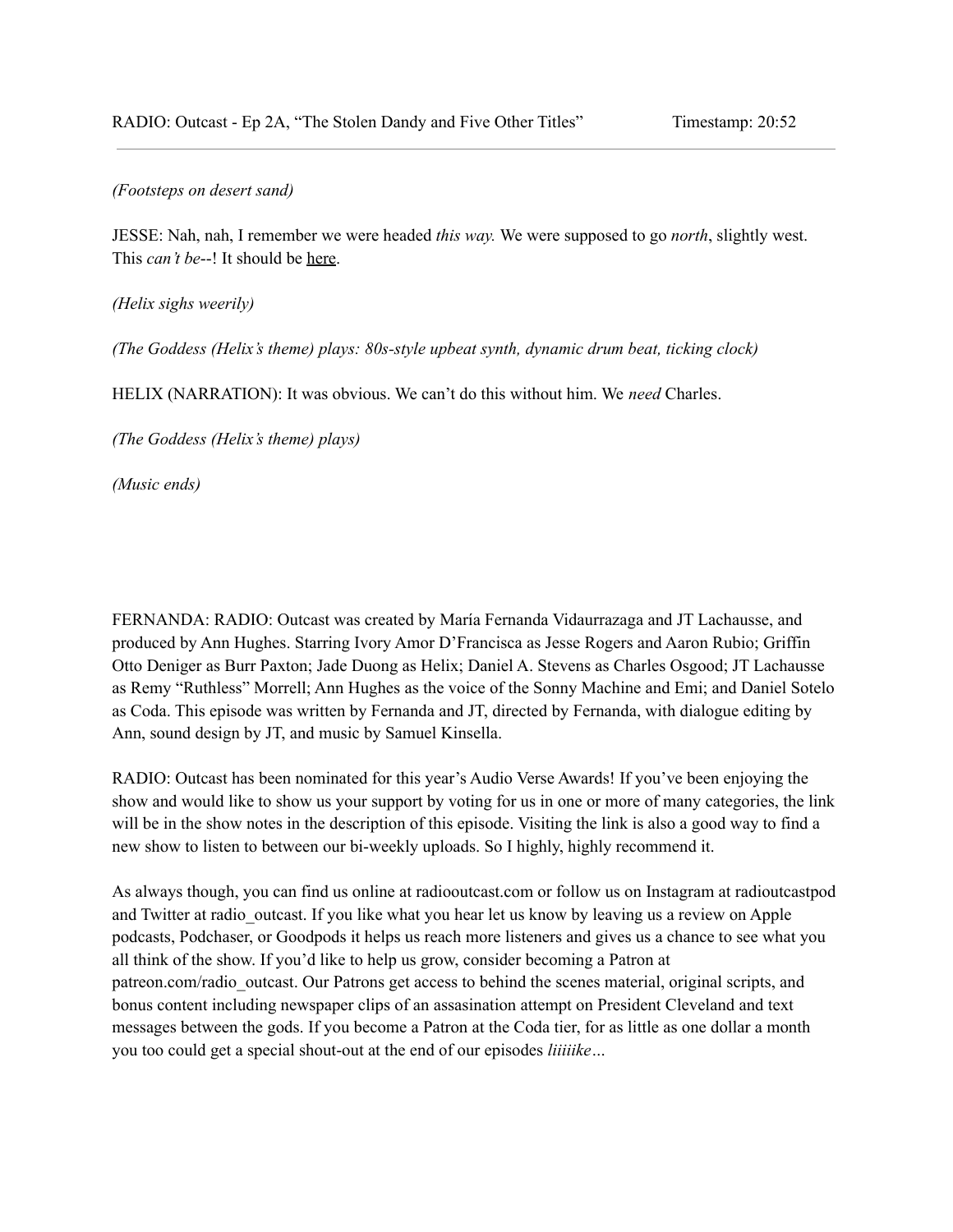FERNANDA: Kyrie O who tragically lost a pair of earrings to the Sam Vogel Gang while waiting for a carriage.

Stefani C the train conductor who had a nasty surprise when a band of desperados suddenly appeared on her vessel.

Gnome H who claims to have run into thee Sam Vogel himself at a petting zoo of all places. She says he was chatting near the goats intently about some sort of sinister escape plan.

I believe it was thee Patrick C, of coffee making notoriety in the town of Lone Flats, who once bested the man named "Ruthless" at a good ol'staring contest on Christmas Day.

I also heard tale Alan L is the dreaded Sam Vogel Gang's gun supplier

Daniel W is still searching for the young brown mare the Vogel boys stole from him. In a cruel twist of fate, that horse of his would one day meet a Goddess and live his lifelong dream.

Melissa L was too wise to be tricked by Vogel when he tried to sell her a rebranded calf in his youth, *however* that clever and serious Burr Paxton sure drove a harder bargain when he did the same to her five years later.

Sarah F once sold a portrait to Aaron Rubio. He is still rather fond of the painting.

Rax W bumped into Burr Paxton on their way to a chili eating contest and that sly devil stole their entree fee.

Then of course there was the time that 30 head of cattle were stolen right under Marcos L's nose while he napped.

Patricia D is said to know where the Sam Vogel Gang is hiding but when pressed on the matter very politely replied, "It's not my business to tell."

Cosuelo U, oh yes dear listener, even my dear old Mom was hit by these cunning criminals. The story goes, ol' Rubio promised her "oro, jollas, y el mar entero" for her prized stallion. There may have been no tussle, *no blood*, but there sure was a broken heart after their encounter.

Val V, oh dear, that poor, poor, soul. Val was on her first train ride out of her hometown when the Sam Vogel Gang did what they do best, rob a bunch of good folk.